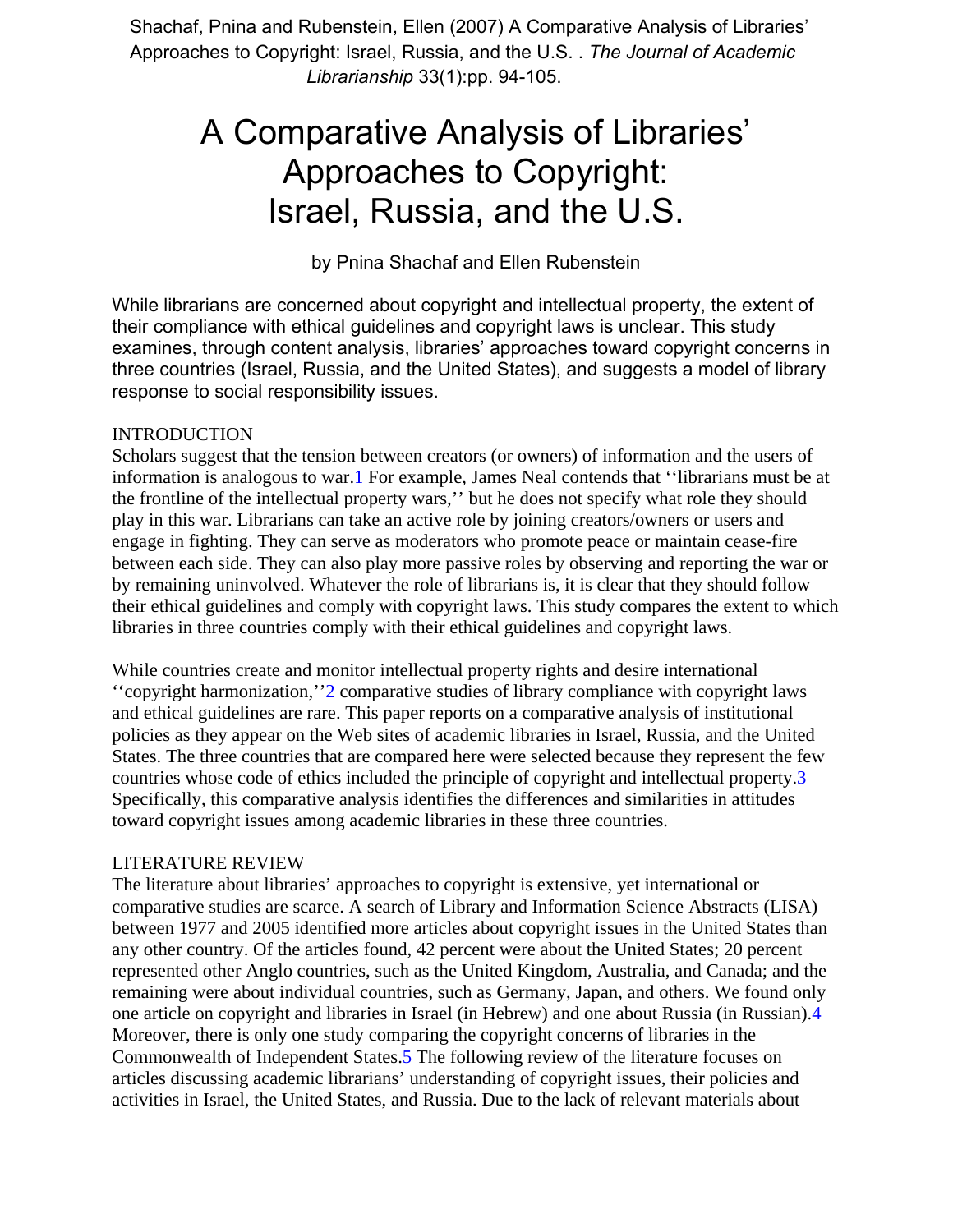copyright issues and academic libraries in Israel and Russia, these sections are very limited in scope compared with the United States.

#### **United States**

Academic libraries in the United States have been concerned with copyright issues since the passage of the Copyright Act of 1976, which revised standards of fair use and reproduction. Because the law was unclear from the start, multiple interpretations during its first few years contributed to confusion about photocopying permissions and about reserve readings in particular.6 For instance, although librarians were encouraged to consult the National Commission on New Technological Uses of Copyrighted Works (CONTU), out of twenty-seven institutions surveyed in 1978, only fifteen interpreted the guidelines to apply to reserve photocopying, and ten discounted them altogether.7 In 2002, Bonner et al. reported results of a survey of seventy-nine regional academic institutions and found that 52 percent had campuswide intellectual property policies, 29 percent had no policies, and 41.2 percent had inadequate policies.8 Sixteen years after the 1976 Copyright Act was installed, they concluded that ''defining copyright ownership rights remains an unresolved issue.''9

Interpretation of copyright laws turned out to be even more complex as information in electronic formats became more available.10 One of the new challenges was the circulation and copying of software. For example, this confusion was reported in 1984 by David B. Walch, who found that library practices in guarding against inappropriate copying of software were varied. Out of 293 academic institutions, 13 percent were circulating software and several more were planning to do so.11 Confusion over this issue was addressed in 1990 when the Copyright Act was amended to allow libraries to circulate software as long as a copyright notice was attached. Librarians were now facing a new major challenge of addressing copyright issues when providing e-reserves services. Donna L. Ferrullo stated in 2004 that, in terms of e-reserves, there remains ''no clear cut copyright policy and so many librarians are reluctant to undertake the risk of liability of having their university sued for copyright infringement." 12 Along these lines, a 2005 report of a survey of the member institutions of the American Research Library Association found variations in reproduction limits, ranging from 10 percent of a work to only one chapter.13 Also, they found that only thirteen universities had specific committees addressing copyright issues, and 44.4 percent of the existing committees did not include library representation.

Moreover, recent articles have emphasized that the courts have not provided adequate guidance for university libraries and have recommended that librarians remain knowledgeable about the law, obtain appropriate permissions, and write disclaimers as a way to ''avoid misunderstandings.''14 Gould et al. suggested increasing librarians' activities to include postings on Web sites, informational sessions, handbooks, etc., with there being ways, such as check boxes, for users to respond that they are aware of such guidelines and the consequences of infringement.15 They also indicated that having a central authority to prepare guidelines rather than libraries working on their own would provide institution-wide consistency. Yet, it is unclear whether and to what extent academic libraries are following these suggestions.

In summary, most of the articles about copyright in the United States report a state of confusion surrounding libraries' interpretations of the American 1976 Copyright Act, in particular about issues of fair use, photocopies, and e-reserves.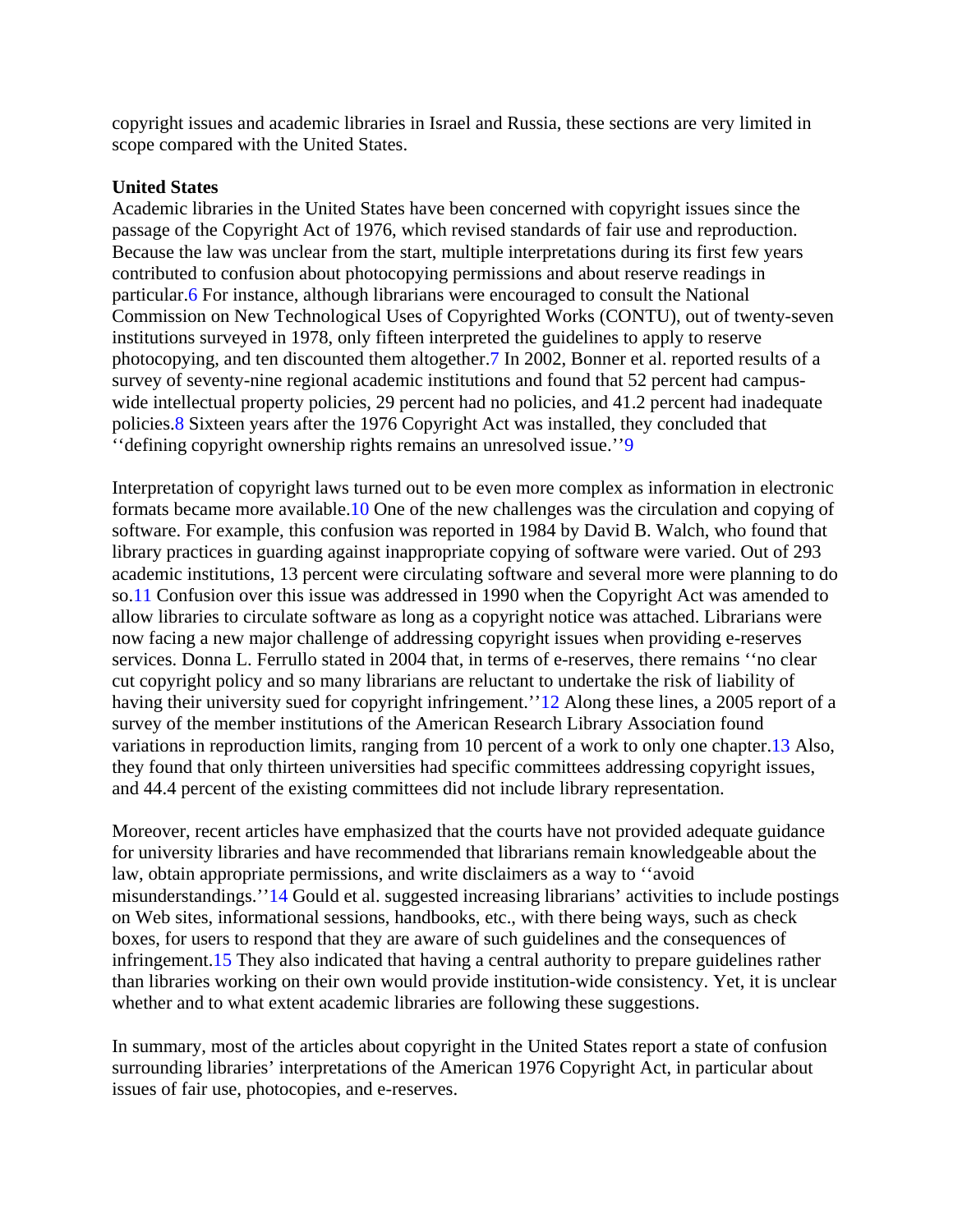#### **Russia**

Janice T. Pilch reported that the legal system in Russia has been through a major transformation and its copyright law was adopted in 1994 (eighteen years after the American Copyright Act inception in the U.S.).16 In Russia, during most of the  $20<sup>th</sup>$  century public interest was considered to be more important than private interest, and Commonwealth of Independent States (CIS) laws are not as broad in their interpretations of fair use as the United States. However, Russia incorporates the Berne provisions for libraries, archives, and educational institutions concerning the copying of materials for users.17We were unable to find a single source that discusses libraries' attitudes and librarians' understanding of Russian copyright law.

#### **Israel**

Similar to Russia, the Israeli academic libraries' perspective on copyright is not extensively documented. Debbie Rabina states that contemporary copyright law in Israel is based on the 1911 British copyright law, which was revised throughout the years, but involves many contradictions and inconsistencies.18 She claims that copyright protection in Israel lags behind that of most European countries and the United States. Israeli libraries and librarians' attitudes toward copyright issues are not reported in the literature.

In summary, while there is little documentation about Russian and Israeli libraries' attitudes toward copyright and intellectual property, the literature on American libraries' attitudes documents a sense of an increased confusion surrounding the interpretation of the 1976 Copyright Act. This study aims to examine the differences and similarities in libraries' attitudes toward intellectual property and their compliance with copyright laws.

#### **METHOD**

In order to compare the extent of libraries' compliance with ethical guidelines and copyright laws, content analysis of copyright policies stated on library Web sites is applied, comparing and contrasting academic libraries from Israel, Russia, and the United States. Librarians' approaches to intellectual property can be examined at three levels of analysis: library association, library institution, or the individual librarian. This study focuses at the library level; the unit of analysis is, therefore, a library. Assuming that a library Web site is a representation of the activities of a library, analysis of university library Web sites is conducted; one central library per institution is analyzed.

The sample of countries is based on Shachaf's study that analyzed library associations' codes of ethics from twenty-eight countries and reported that only eight of them addressed copyright or intellectual property as an ethical principle.19 Since these countries, for one reason or another, included their ethical values regarding copyright in their code of ethics, it is more likely that libraries in these countries would include information about copyright, intellectual property, and fair use on their Web sites. A comparative analysis of library Web sites from these countries is conducted in order to explore how libraries approach copyright policies and clarify their espoused social responsibility about copyright and intellectual property.

The eight countries that addressed the ethical principle of copyright and intellectual property in their code of ethics are: Armenia, Australia, Croatia, Estonia, Israel, Lithuania, Russia, and the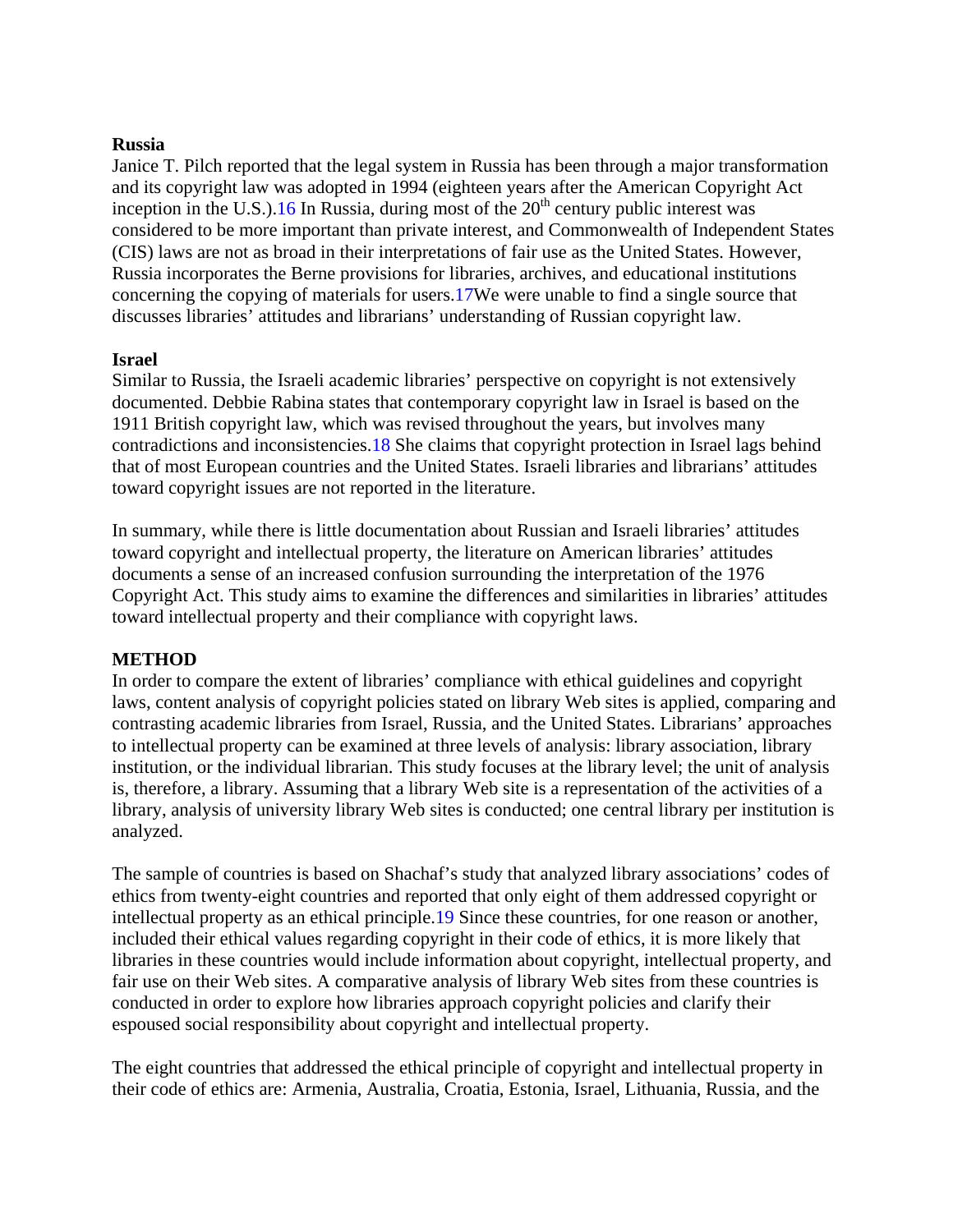United States. The relevant quotes from these codes for each of these countries are presented in Table 1.

We examined how these countries could be clustered together and sampled one country from each cluster.20 Among the eight countries that addressed copyright in their library association code of ethics, we identified three clusters: the Anglo-American countries, with representation of Australia and the United States; the Eastern European countries, represented by Armenia, Croatia, Estonia, Lithuania, and Russia; and Israel.21 We also examined the appearance of copyright as an ethical principle in these countries in relation to their corruption level. We expected that countries with higher levels of corruption would not have a code of ethics and if they did, they would be less likely to include copyright as an ethical concern. Using the Corruption Perception Index (CPI) 2004, we examined this claim and reviewed the ranks of the countries.22 The CPI ranks countries according to the scores of perceived corruption given by business people and country analysts. On a scale of 1–145, the most corrupt country is ranked the lowest (145) and the least corrupt country is ranked at the top (1) of the index. Based on the corruption index, countries from the Anglo-American cluster were ranked 1–20. Forty percent of the countries in this range had a code of ethics, and 10 percent included in their code of ethics an indication of copyright and intellectual property as an ethical principle. Israel was ranked in the range of 21–30; 40 percent of the countries in this range had a code of ethics and 10 percent included copyright and intellectual property as an ethical principle. The Eastern European countries were ranked 31–145. In this range, only eight percent of the countries had a code of ethics and only three percent of them addressed copyright and intellectual property in their codes.

This study analyzes the Web sites of academic libraries in one country from each of the three clusters, Russia (East-European), United States (Anglo-American), and Israel. A sample list frame of academic libraries for each of these three countries was identified. The MALMAD's (Israel Center for Digital Information Services) list of universities for Israel was used.23 Two lists were used for our sample from Russia—the RUSLANET's (Regional University and Science Library Advanced Network in the North-West of Russia) and the Libweb list for Russia, Ukraine, and Eastern Europe.24 The ARL (Association of Research Libraries) members list was utilized for the United States.25

A sample of academic libraries was drawn from the list frames for each of these three countries. This included all the university libraries in Israel, all the Russian libraries on the two lists, and the first 50 libraries on the ARL list.26 The sample of library Web sites involved a total of 117 library Web sites (Appendix A): fifty library Web sites from the United States, 27 sixty library Web sites from Russia, and seven library Web sites from Israel.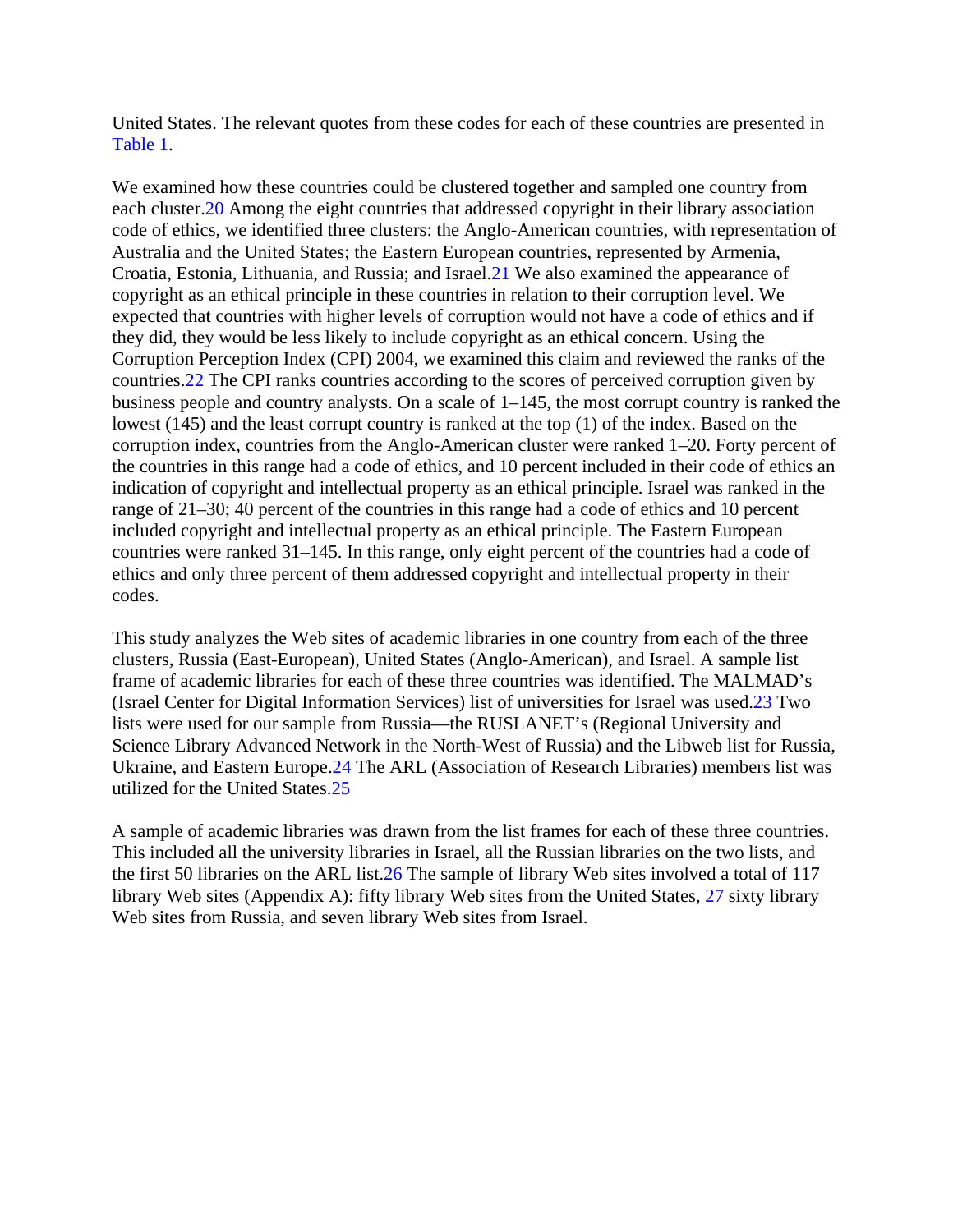|                                                                                  | <b>Table 1</b>                                                                                                                                                                                             |                                                                    |
|----------------------------------------------------------------------------------|------------------------------------------------------------------------------------------------------------------------------------------------------------------------------------------------------------|--------------------------------------------------------------------|
| Copyright and Intellectual Property Text in Library Associations' Code of Ethics |                                                                                                                                                                                                            |                                                                    |
| Country                                                                          | Text                                                                                                                                                                                                       | Context                                                            |
| Armenia                                                                          | The librarian: 5. Respects and preserves the copyright One of ten provisions.<br>and intellectual property rights.                                                                                         |                                                                    |
| Australia                                                                        | Librarians and library technicians: 3. Must recognize<br>and respect intellectual property rights and in compiling<br>information for clients must avoid manipulation of<br>information likely to mislead. | One out of eight<br>provisions.                                    |
| Croatia                                                                          | The Croatian Library Association calls upon library staff<br>to follow the principles stated in the Code: $\dots$ 5.<br>Respect for copyright.                                                             | One of seven<br>provisions.                                        |
| Estonia                                                                          | and we protect intellectual property rights. We follow<br>the laws, agreements and standards applying to our<br>professional work.                                                                         | Second part of the<br>fourth provision out<br>of nine provisions.  |
| Israel                                                                           | Copyright (Heading) The librarian will respect all<br>copyright laws.                                                                                                                                      | The last subheading<br>out of seven<br>subheadings.                |
| Lithuania                                                                        | A librarian respects copyright and treats the<br>intellectual property according to legal rules.                                                                                                           | Second part of the<br>second provision out<br>of seven provisions. |
| Russia                                                                           | In his/her professional activity a Russian Librarian:<br>admits copyright to intellectual property;                                                                                                        | The seventh of eleven<br>provisions.                               |
|                                                                                  | United States We recognize and respect intellectual property rights.                                                                                                                                       | The fourth out of<br>eight provisions.                             |

During September and October 2005, all library Web sites were visited in order to identify information about copyright, intellectual property, and fair use.

First, the visibility of the relevant information was assessed. Visibility of the information refers to availability of information on the library Web site and ease of access to this information. The visibility of the information was identified by answering two questions:

- 1. Is information about copyright, intellectual property available? [Yes, no];
- 2. How visible is the information on the library Web site? [How many clicks from the homepage it takes to get the information].

Next, content analysis of the Web site was conducted. The amount of information that the library Web site provides, the context of the information provided, and the specific activities that librarians are engaged in were identified. The following categories were formed: amount, context, and activities. For each of these categories, the following questions were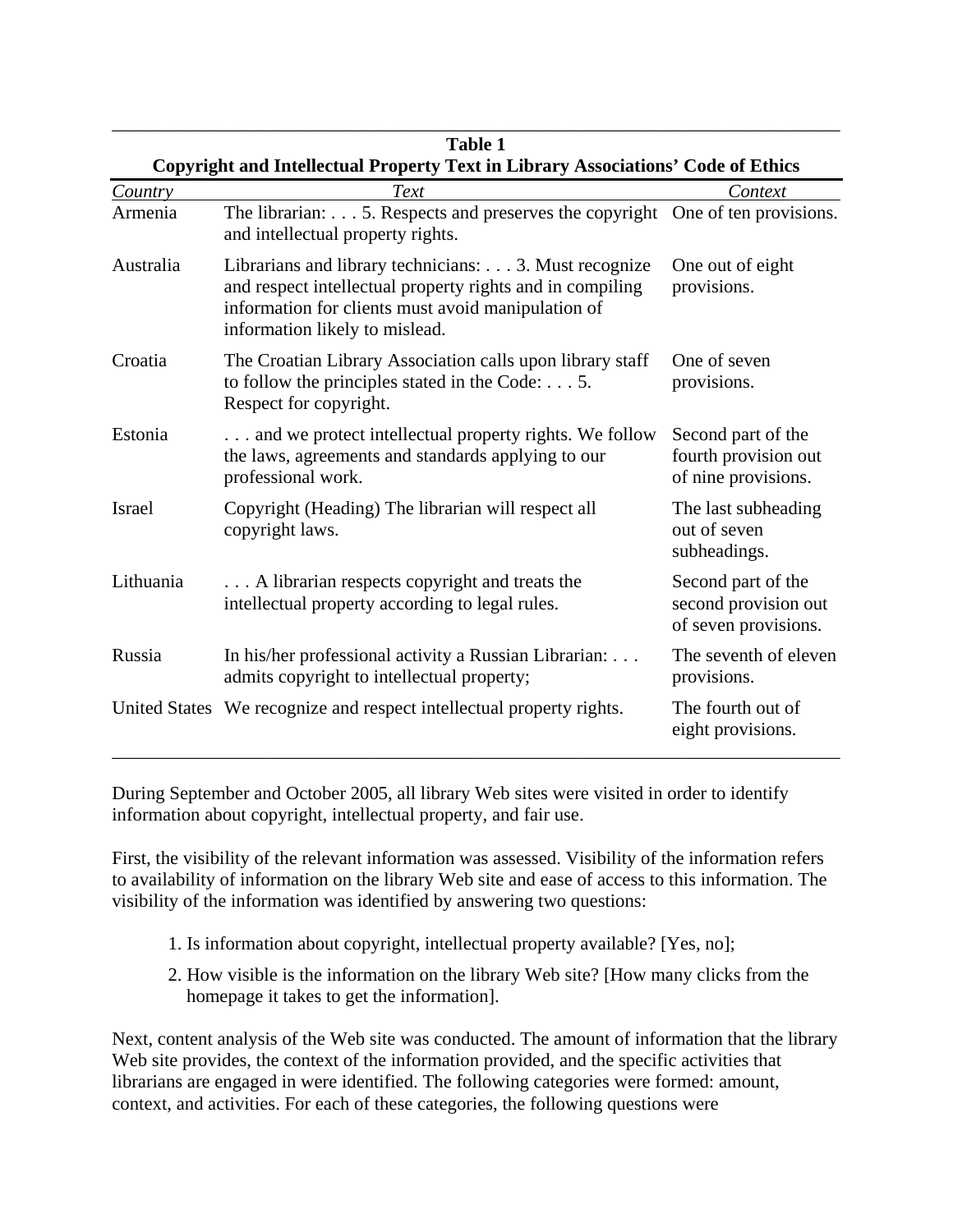answered respectively:

- 1. Amount—How much information is available? [Number of words on the Web site, number of pages devoted for copyright, and number of internal and external links];
- 2. Context—What is the institutional context of the information? [Which library departments are involved in the provision of copyright information?];
- 3. Activities—What activities are evident? [Is the library responsible to monitor development? Does the library organizational structure reflects copyright activities (e.g., copyright librarian or copyright committee)? What is the purpose of the information about copyright (informing, educating, or warning users)?].

Web site coding was conducted on the English versions of each Web site and ten percent of the Web sites were coded by a second coder to assure coding reliability. Inter-coder reliability resulted in 93.75 percent between the two coders.

# **FINDINGS AND DISCUSSION**

# **Visibility**

We examined the visibility (availability of copyright information and the visibility of the information on the library Web site), the amount (how much information is provided, number of pages, number of words, and number of links), context (in what context the library provides the information), and activities.

The visibility of the copyright information on a library Web site indicates the importance of this information to the library. In libraries where librarians perceive copyright information to be more important, they will make this information easily available to their users in one of the most visible levels of their Web sites. On these libraries' Web sites, the user will not spend time following multiple links; a lower number of clicks will lead the user to the relevant information.

An examination of the sample of academic libraries in these three countries revealed that none of the libraries in Russia made reference to copyright or intellectual property on their Web sites. The Israeli libraries mentioned it on 70 percent of their Web sites, and the American libraries mentioned it on 90 percent of their Web sites. The fact that the Russian universities made no reference to copyright or intellectual property on their Web sites should be explained. The first possible explanation relies on cultural differences between Russia and the United States. Trompenaars and Hampden–Turner have proposed that countries differ from each other on several dimensions; one of these dimensions reflects the differences among countries with regard to relationships vs. rules and regulations.28 They found that the United States ranks high on Universalism, while Russia ranks high on Particularism, at the other end of the scale. In Universalist countries (like the United States), one is expected to follow the rules under all conditions and to ''play by the rules.'' However, in Particularist countries (like Russia), one is expected to make exceptions to the rules based on specific contingencies. Another possible explanation is based on the tendency to disobey the law in Russia, attributed to the lack of supply of laws and lack of demand for law.29 Yet, these two possible explanations should result in similar actions by both library associations (code of ethics) and libraries (Web sites) in Russia.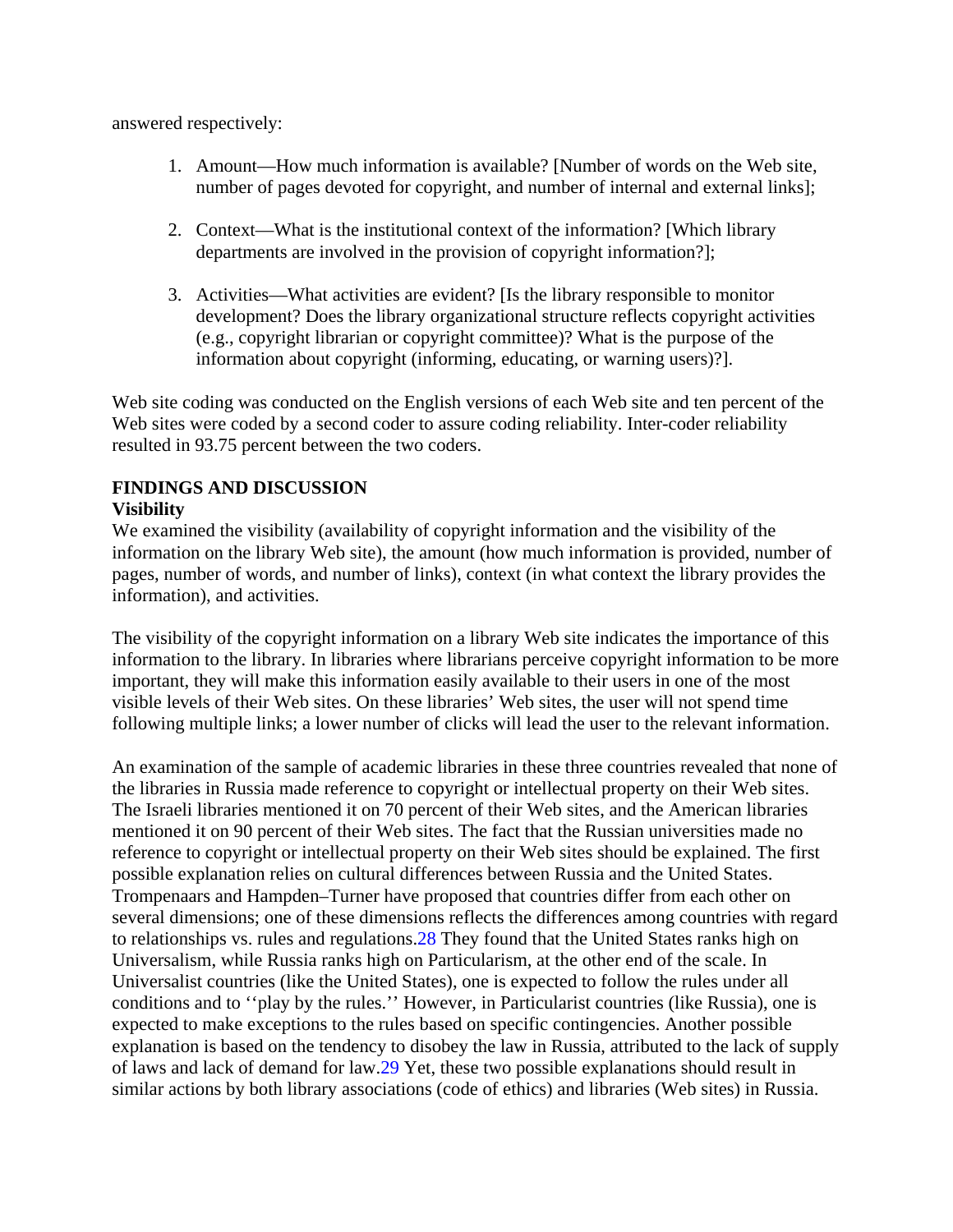Nonetheless, in Russia, the code of ethics dedicates a sentence to intellectual property and copyright, while library Web sites did not provide copyright information. Thus, this inconsistency requires a different explanation.

The Russian code of ethics specifies: ''In his/her professional activity a Russian Librarian: . . . admits copyright to intellectual property.'' (This is an exact quote from the original text.) Julia P. Melentieva, a Russian librarian who was involved in editing the Russian code of ethics, describes: ''It was very important to explain to the Russian library public the code principle of admission of copyright to intellectual property. That meant that a library should not use unlicensed products (for example, pirated cassettes and CDs) in its work, which is highly urgent for the current situation in our country. This principle also prevents a library from acquiring documents with infringements of their owners' rights.'' (This is an exact quote from the original text).30

The explanation of the fact that the Russian code of ethics refers to copyright and intellectual property and the libraries did not mention it is that Russian libraries are using unlicensed materials and are purchasing infringed copyright materials. While the professional association provides guidelines, the libraries not only do not take social responsibility over this issue, but they need to be informed, educated, and warned by the professional association to change their behaviors and policies.

| Table 2                                                |                         |                                  |  |
|--------------------------------------------------------|-------------------------|----------------------------------|--|
| Visibility of Copyright Policy Information             |                         |                                  |  |
| Number of clicks to<br>get to copyright<br>information | # of libraries—<br>U.S. | # of libraries—<br><b>Israel</b> |  |
| One click                                              | 4                       | 5                                |  |
| Two clicks                                             | 31                      | $\boldsymbol{0}$                 |  |
| Three clicks                                           | 7                       | $\overline{0}$                   |  |
| Four clicks                                            | 2                       | $\theta$                         |  |
| No information                                         | 6                       | $\overline{2}$                   |  |
| Total                                                  | 50                      |                                  |  |

Since none of the libraries in Russia had references to copyright or intellectual property on their Web sites, the following findings and analysis focus on the other two countries, Israel and the United States.

Table 2 provides the count of the number of clicks on Israeli and American Web sites. The percentage of the libraries in each country that provide information on copyright on their Web site at each of the visibility levels (the number of clicks it takes to get to the copyright information from the libraries homepage) is illustrated in Fig. 1. The findings indicate that in Israel information about copyright is provided in one click in more than 70 percent of the institutions and in the United States it is provided in one click only by 9 percent of the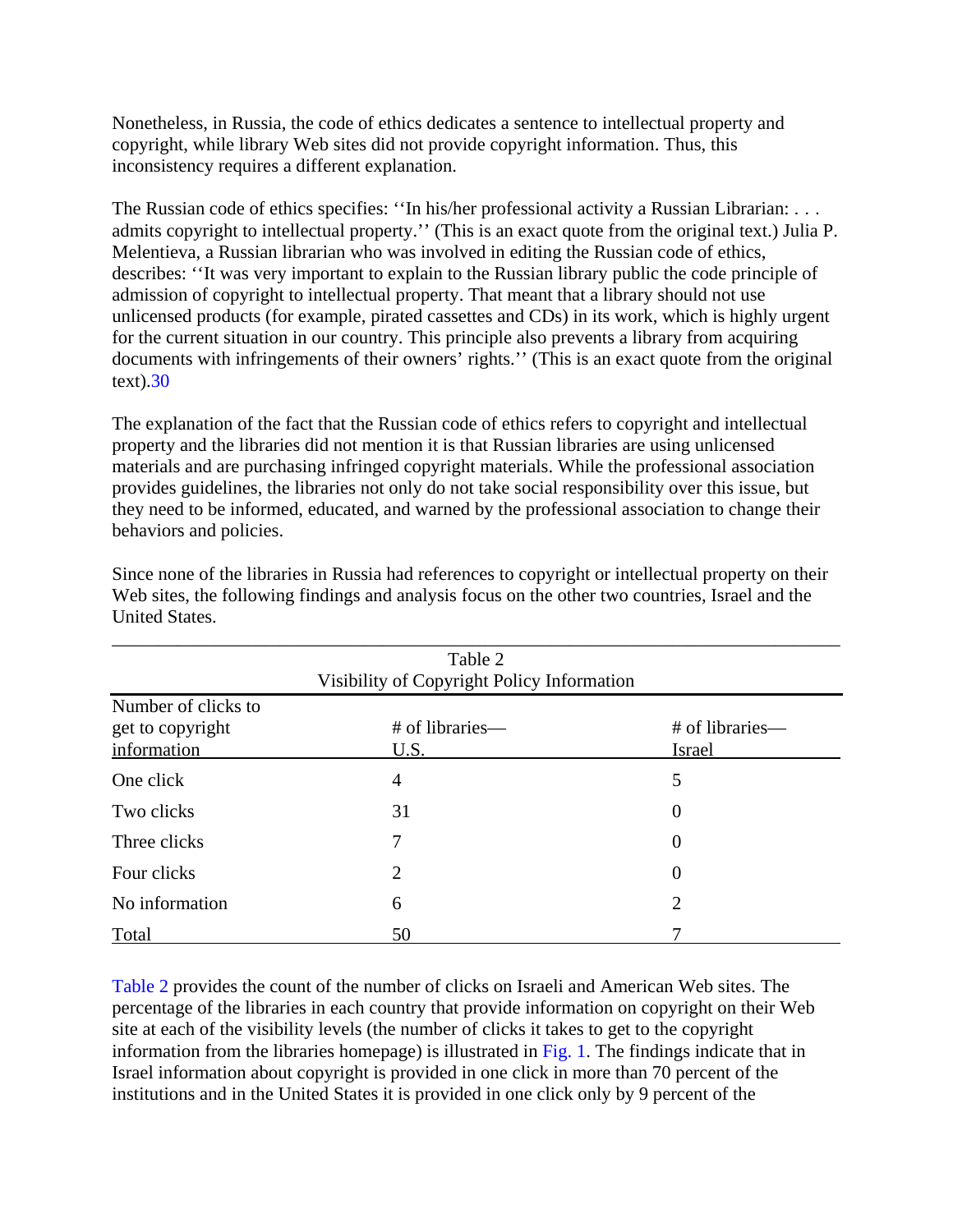institutions. Yet, in the United States more than 90 percent of the institutions provide some information on copyright and intellectual property on their Web site and in Israel a little more than 70 percent of the libraries do so.

Library Web sites in Israel provide some information at a more visible location, indicating the importance of copyright information for librarians in this country. This finding is in line with the fact that the code of ethics from Israel was the only one (among the eight countries) that emphasized this ethical principle by devoting a subheading for copyright, while the other countries only mentioned copyright and intellectual property in a sentence. However, the importance of copyright to librarians in a specific country is also indicated by the amount of information that is devoted to it on library Web sites, not only by its visibility.

#### **Amount**

The amount of information that is provided on the library Web site was measured. Four measures were developed; these include the average number of words, average number of pages, average number of internal links, and average number of external links. Fig. 2 illustrates the differences among the countries in the amount of information that libraries provide on their Web sites about copyright. We made the assumption that the amount of information indicates not only the importance of the information to the librarians, but also the amount of time libraries devote to creating this information. Thus, it is an indication of the efforts that the libraries are making to educate and inform their users about copyright issues. The findings indicate that the amount on all of these measures is larger on American libraries' Web sites compared with the Israeli libraries' Web sites: (1) the average number of words on Israeli Web sites is seven and on the American Web sites is thirty-nine; (2) the number of pages an academic library Web site in the United States devotes to copyright and intellectual property information is 1.85 pages, while in Israel the average is 1 page; (3) both the number of internal links and the number of external links from the Web sites with information about copyright are higher for American Web sites than for Israeli Web sites (2.6 vs. 0 internal links respectively, and 1.85 vs. 0.2 for external links respectively).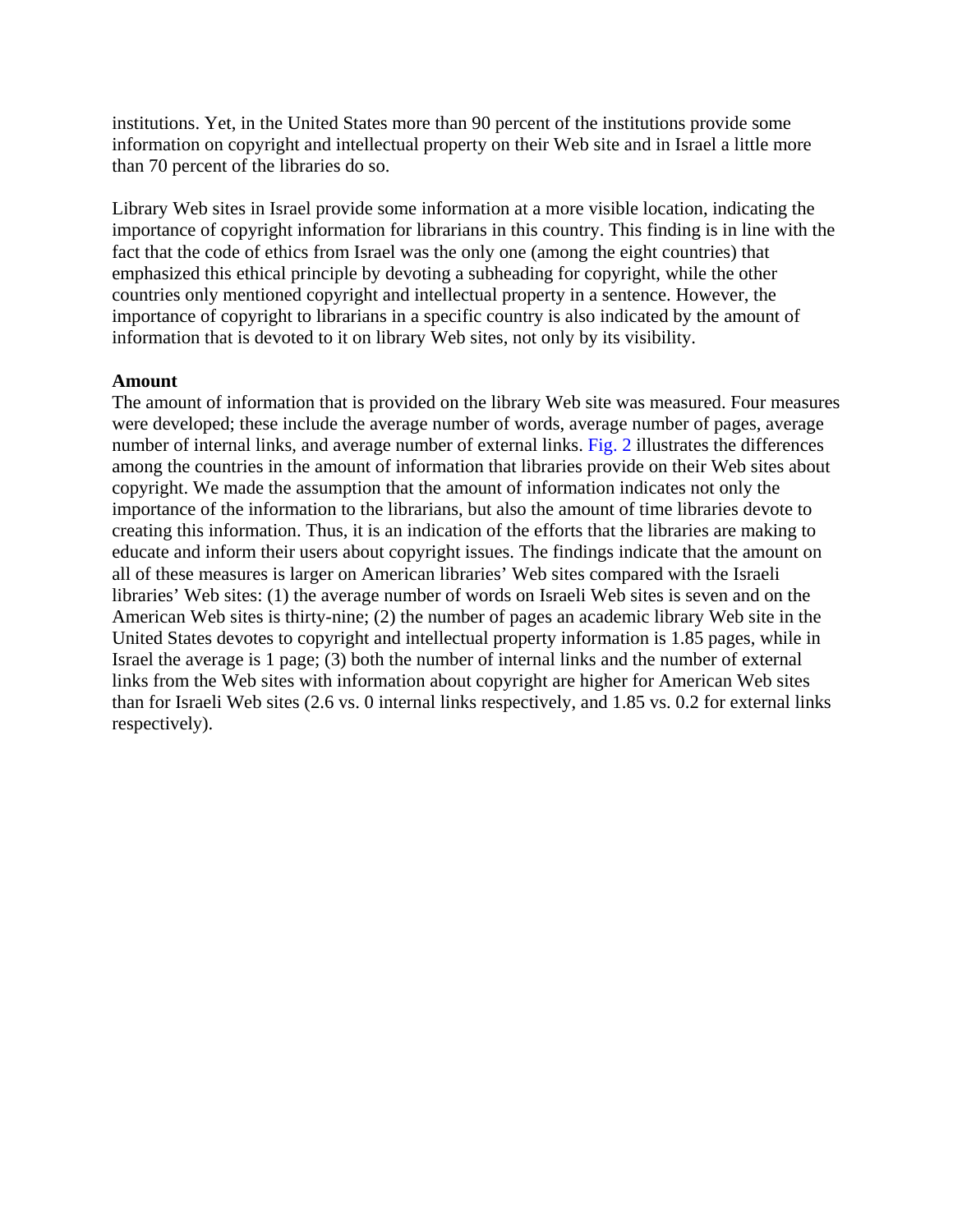

**Figure 1: Number of Clicks to Get to Copyright Information**

**Figure 2: Amount of Copyright Information** 



American libraries devoted more time and effort providing copyright information than libraries in Israel. Their Web sites devoted more pages, more words, and more links related to copyright than libraries Web sites in Israel.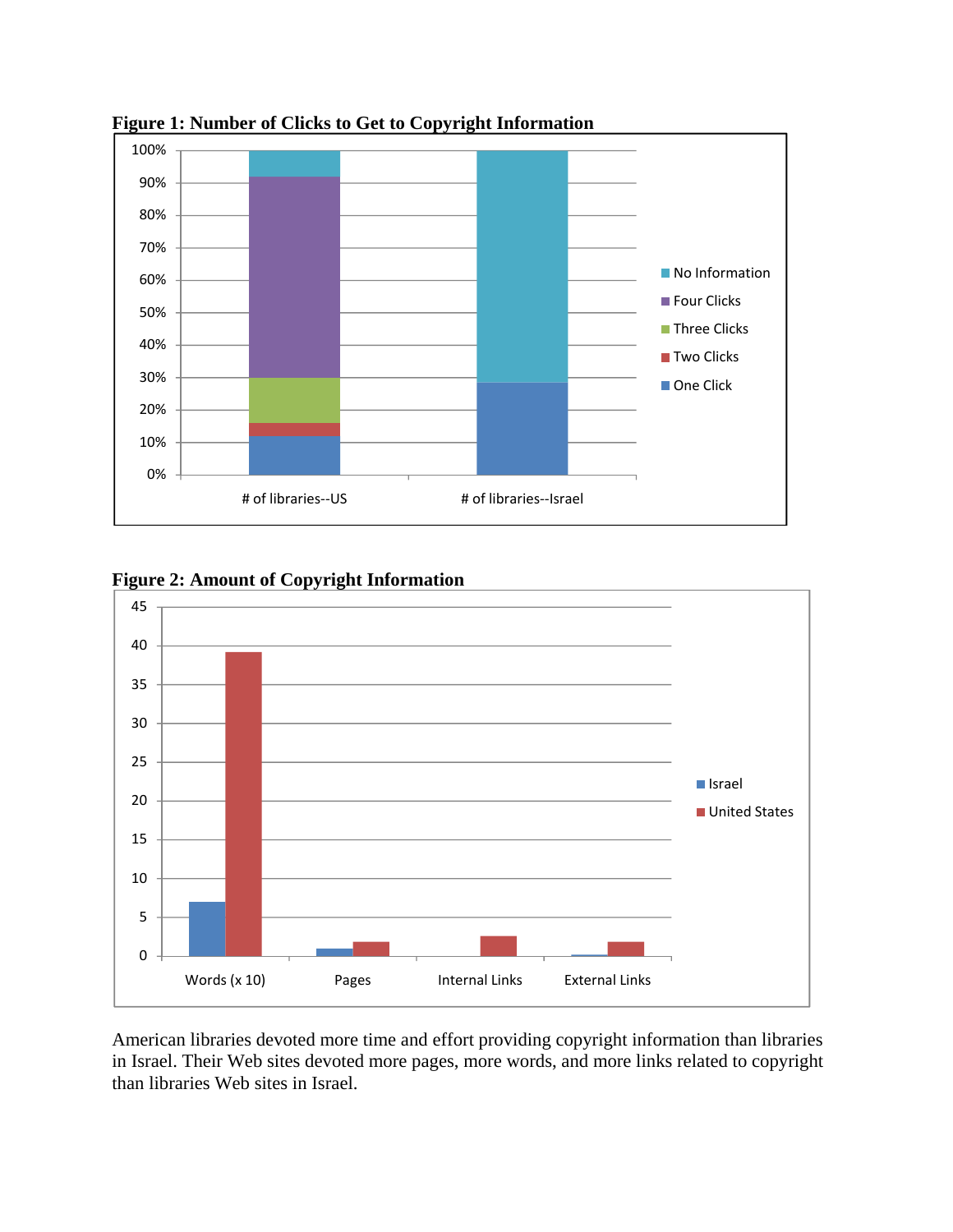# **Organizational Context**

The organizational context of the information is another dimension that was examined in order to better understand the type of activities that libraries are engaged in, as well as the reasons to provide copyright information. The context is an indication of the implied purpose of the information as well as the function of the library that is most concerned about copyright and intellectual property.





Fig. 3 describes the differences between Israel and the United States in terms of the context of the information. More than 70 percent of the libraries in Israel provided copyright information related to e-journals, and 30 percent to e-reserves, while in the United States less than 10 percent of the libraries mentioned it under e-journals and 60 percent were related to e-reserves. In addition, in the United States, many other locations were evident; among them are FAQ with almost 20 percent of the libraries.

In the United States, most of the instances were related to e-reserves and in Israel most of the instances related to e-journals. However, in both countries, the information is associated with the electronic format of the materials.

# **Activities**

If a library is engaged in social action in regard to copyright and intellectual property, it might be reflected in its organizational structure. A library that as part of its resource allocation establishes a position dedicated to copyright and intellectual property, a title of an individual librarian (e.g., copyright librarian), or a committee (e.g., copyright committee) assumes copyright responsibility. We identified indications of these kinds of resource allocation that indicate library commitment to copyright and intellectual property. While 15 percent of the American libraries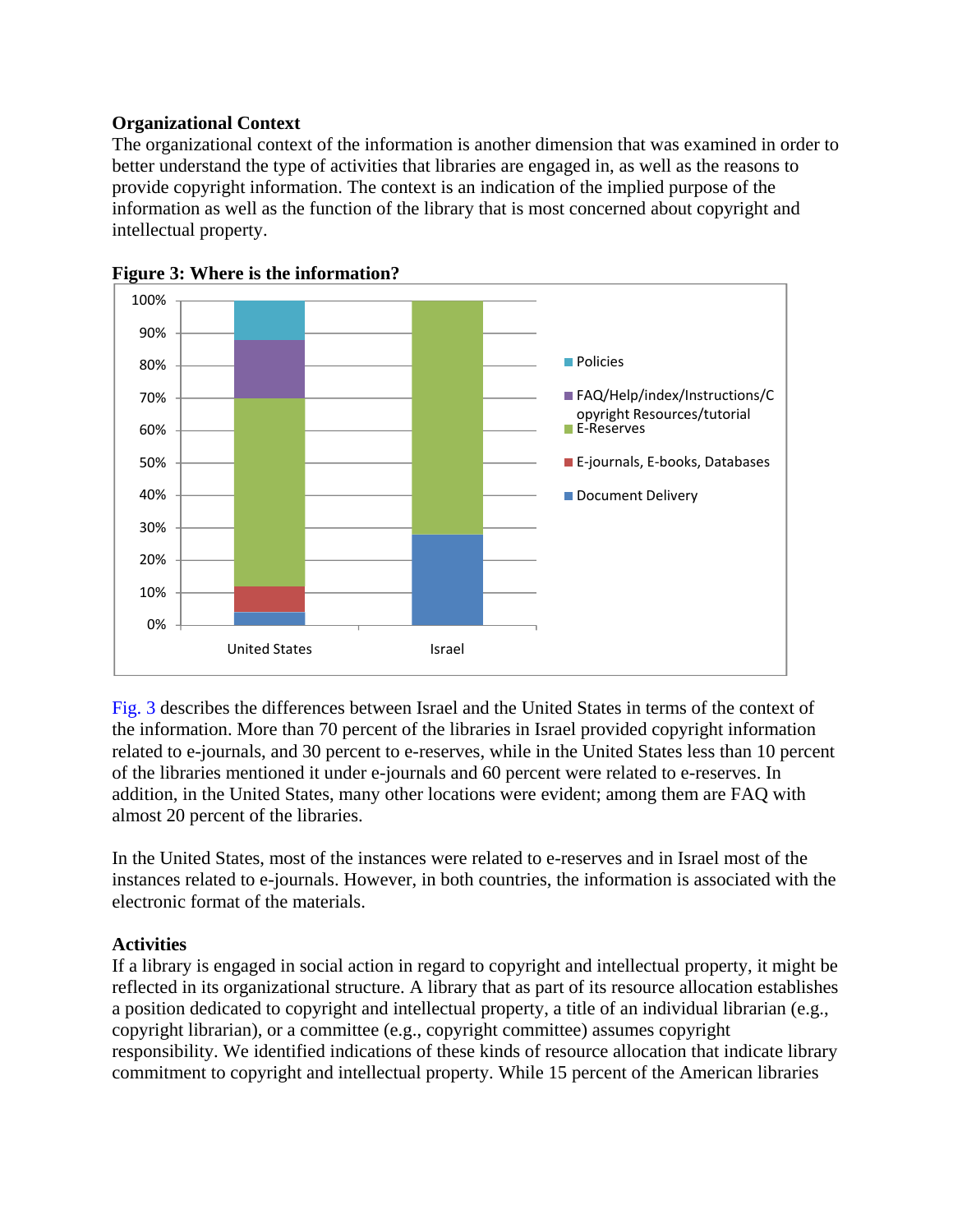mentioned a copyright librarian or copyright committee, none of the library Web sites in Israel mentioned such positions.

A commitment of the library to monitor developments in copyright law is another library activity that libraries' pages on copyright and intellectual property addressed. While 15 percent of the American libraries commit to monitoring the developments in copyright law and fair use, none of the libraries in Israel indicated this type of library commitment on their Web sites.

Both of these activities, copyright librarian and monitoring copyright developments, that are evident in the United States but not in the other two countries demonstrate that American libraries are engaged in more copyright activities than libraries in either of the other two countries.

Furthermore, the purpose for providing the copyright information on libraries' Web sites varied as well. Three purposes were identified from the content analysis of the copyright pages: to inform, educate, or warn users about copyright restrictions. The majority of the libraries in the United States (60 percent) provided information in order to educate users about copyright and fair use, by providing information along with explanations of the information. Unlike the educational attitude of the American libraries, in Israel none of the libraries attempted to educate users about copyright. Further, libraries in both countries provided information to inform users of their policies, but more American libraries (40 percent) than Israeli libraries (20 percent) did it for that purpose. Libraries in Israel mostly provided the information when they were warning their users to avoid collective punishments; they warn their users that if they do not comply with vendors' terms of use, access to their institution will be restricted. Eighty percent of Israeli libraries warned their users, and none of the American libraries did. Thus, the purpose of the information that is available on the library Web sites is quite different from one country to another indicating different foci of the law as well as different library activities in regard to copyright.

These different activities in the three countries reflect different libraries' attitudes toward their social responsibility.

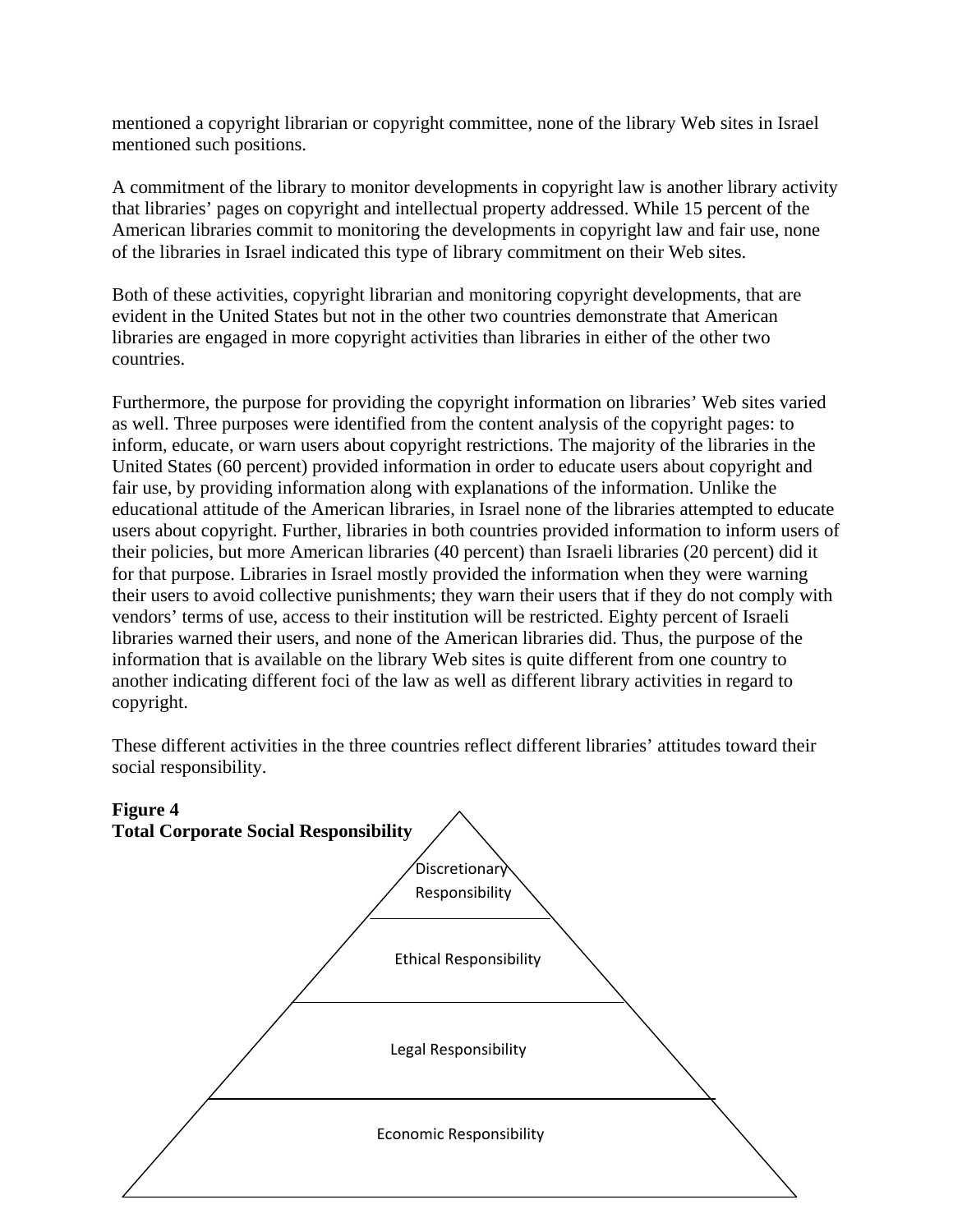The three types of copyright activities, which were mentioned on the libraries' Web sites, clearly indicate that libraries in the United States are engaged in more activities (variety of activities) than those in Israel (or Russia) and assume more social responsibility over this issue. American libraries take a preventive attitude compared with the more defensive attitude of the Israeli libraries. Russian libraries, as was mentioned before, had no information on their Web sites and do not reflect social responsibility of the libraries over copyright concerns. It is also possible that these variations reflect different legal sanctions and variations in legal systems among the three countries. Yet libraries act differently in these three countries.

Libraries, like other organizations, vary on the level of social responsibility that they assume. These levels of social responsibility toward stakeholders that were developed in the context of the corporate world correspond to the four levels of an organization's response to social responsibilities (Fig. 4).31 Libraries in the three countries exhibit different levels of response to their social responsibility. The scale of response actions that organizations, and libraries alike, use when a social issue confronts them is composed of four levels.32 At the lowest level of the scale, obstructive level, a library ignores the issue and does not assume social responsibility over copyright. Next, at the second-lowest level, defensive level, a library does only what is legally required. At the third level, accommodative level, a library accepts ethical responsibility over copyright concerns. Finally, at the fourth and highest level, proactive level, a library takes initiative. The comparison among the libraries in the three countries suggests that Russian libraries are at the obstructive level, Israeli libraries are at the defensive level, and American libraries are at the accommodative level.

#### **CONCLUSIONS**

How do librarians approach copyright and intellectual property concerns? It depends. This analysis clearly indicates that the levels of emphasis are different among the libraries of the three clusters of countries, and there is no consensus at all as to their responsibility over copyright and intellectual property issues. One approach that is common across all three countries is to be passive and reactive.

In analyzing academic library Web sites from three countries, the United States, Israel, and Russia, this study's goal was to determine libraries' approaches to copyright issues and to identify what level of responsibility librarians are taking with copyright and intellectual property issues. It was determined that these countries exhibited divergent values and attitudes toward copyright responsibilities.

More American libraries mentioned copyright on their Web sites than Israeli libraries, while Russian academic libraries had no copyright information on their Web sites. Further, American libraries reported on more activities and efforts around this issue, such as a position of a copyright librarian, more information, and more educational activities, than Israel. These differences were indicative of the different levels of social responsibility that librarians in these three countries assume when concerned with copyright and intellectual property. Russian libraries assume only economic responsibility, Israeli libraries assume only legal responsibility, and American libraries assume ethical responsibility. Yet, none of the libraries that have been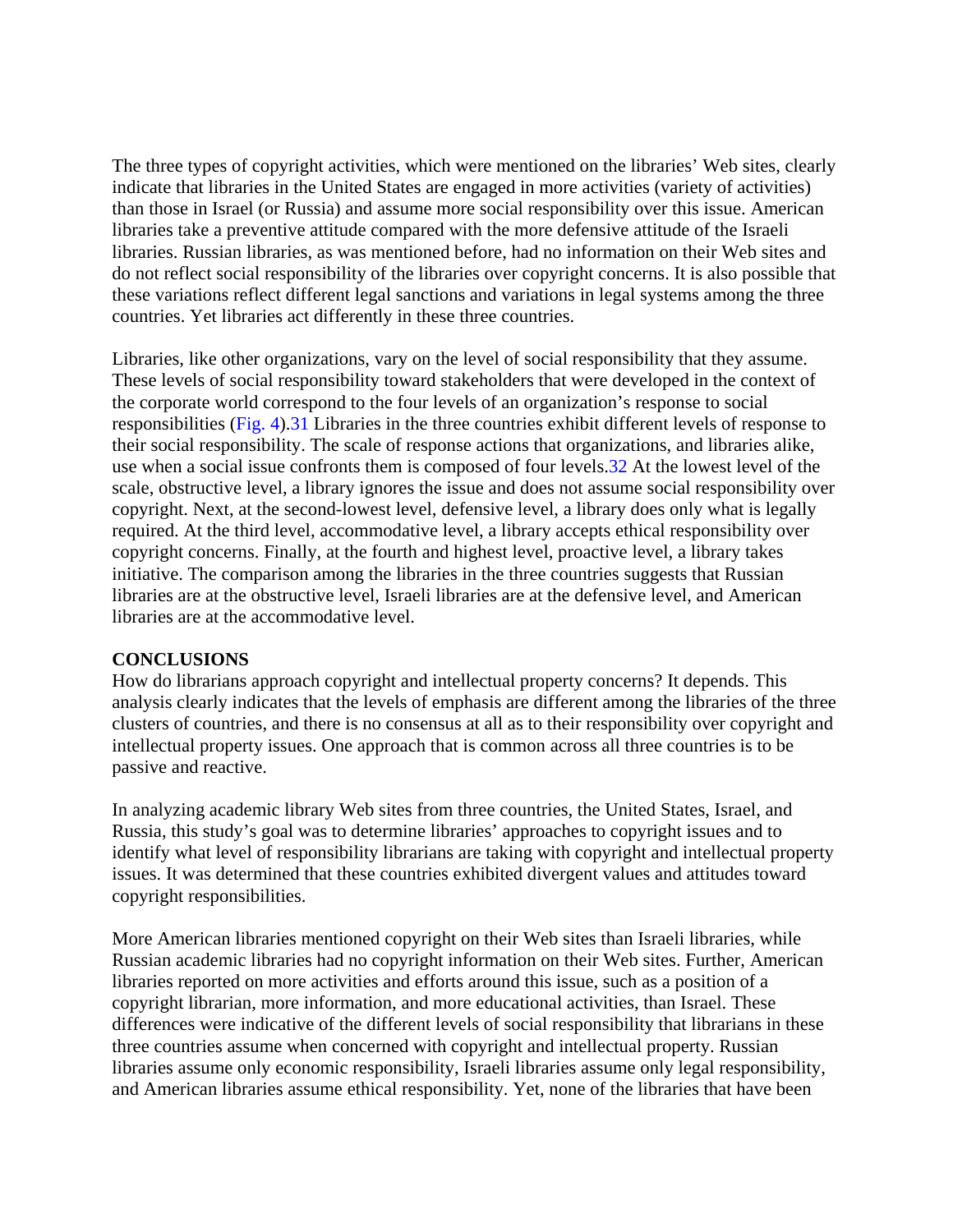examined in this study reached the discretionary and highest level of social responsibility. It is possible that the professional associations in these countries are assuming higher levels of social responsibility. This can only be determined in future studies.

While libraries' approaches to copyright and intellectual property can be understood as legal compliance or as an ethical concern in various countries of the world, we argue that in the three countries it is an ethical concern. For one reason, the appearance of intellectual property in the code of ethics indicates that the professional association considers it to be an ethical concern. It is possible that the professional code of ethics addresses copyright and intellectual property concerns only in countries where the law, for one reason or another, is not perceived to be sufficient by the librarians. It is in these countries that the issue becomes an ethical concern.

Compliance with copyright laws in a country is likely to reflect the general level of individuals' and organizations' (such as academic libraries) compliance with the laws in this country. For example, disobedience in Russia and Israel vs. a higher level of legal obedience in the United States may partially explain the differences in the espoused level of concern of libraries over copyright and intellectual property issues. Additionally, compliance with copyright laws in a country may reflect specific concerns that arise from the copyright law itself. For example, the confusion over the vague terms used in the fair use section of the United States Copyright Act is reflected by individual libraries' interpretations, which are provided for the public in length on American library Web sites. These differences among the countries may be further explained by political, social, technological, and economic factors.

The limitation of this study relies mainly in the assumption that library Web sites represent library attitudes and activities. For example, the extensive use of signage in the photocopy and printer areas to get the copyright message across is not captured and reported in our study. In addition, this study is limited due to the small number of countries that are compared excluding, for example, Asian countries and European countries. The focus on academic libraries in each country provides only one aspect of the concerns of libraries with copyright issues. Future studies should expand the number of countries, the type of libraries, and use different methods of data collection (e.g., interviews and surveys).

|         | <b>List of Libraries</b>                   |                                                                             |
|---------|--------------------------------------------|-----------------------------------------------------------------------------|
| Country | Institution                                | Library Web site                                                            |
| Israel  | Bar Ilan University                        | http://www.biu.ac.il/lib/                                                   |
|         |                                            | Ben-Gurion University of the Negev http://www.bgu.ac.il/html/libraries.html |
|         | Haifa University                           | http://lib.haifa.ac.il/                                                     |
|         | Hebrew University of Jerusalem             | http://www.huji.ac.il/huji/eng/library_e.htm                                |
|         | Open University                            | http://www.openu.ac.il/Library/index.html                                   |
|         | Technion-Israel Institute of<br>Technology | http://library.technion.ac.il/default-ENG.asp                               |
|         | Tel Aviv University                        | http://www.tau.ac.il/libraries-eng.html                                     |

#### **APPENDIX A List of Libraries**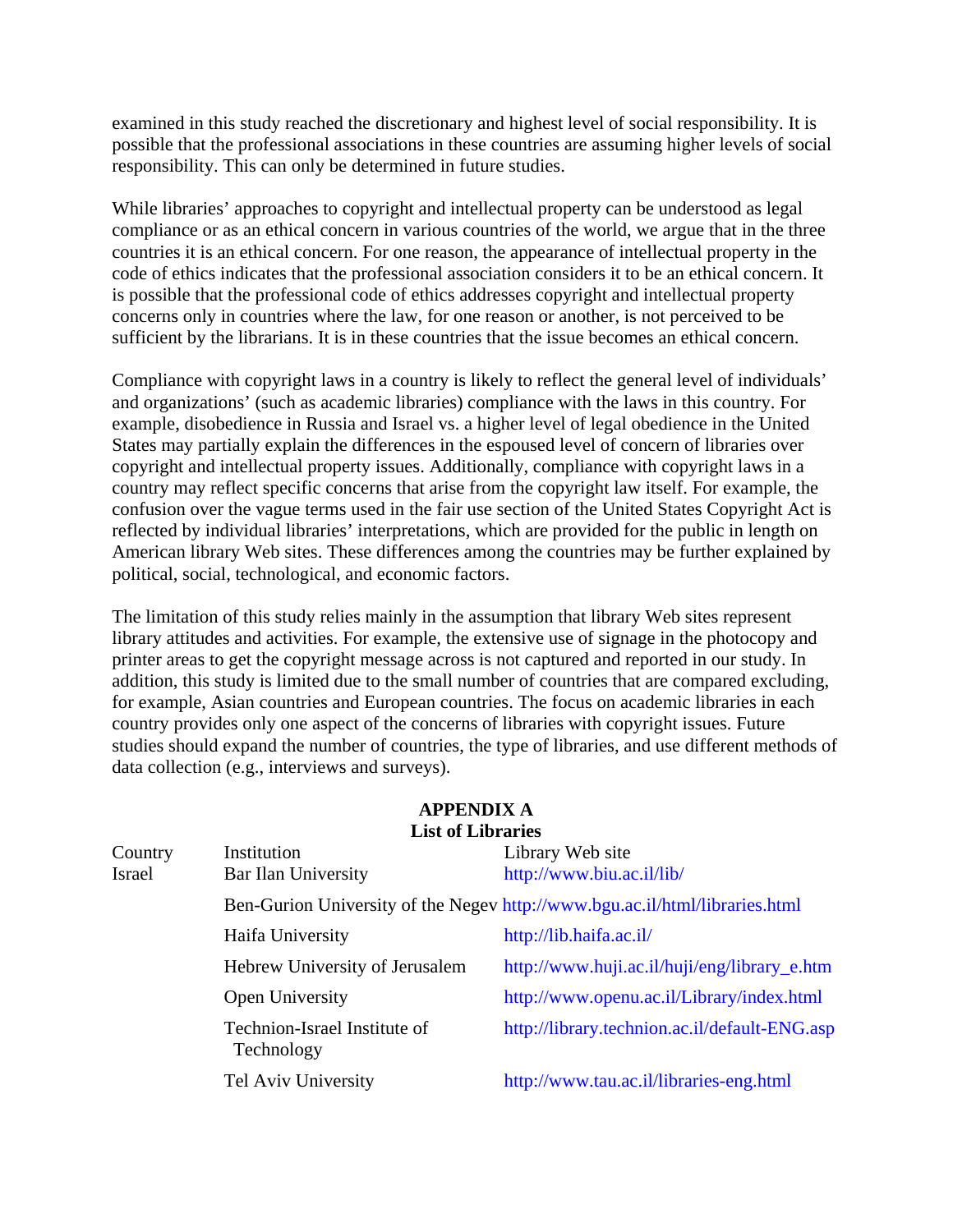| Russia | Altai Regional Universal Library<br>named after V.Ya. Shishkov                                                  | http://arw.dcn-asu.ru/autors/partners/<br>library/index.html                           |  |
|--------|-----------------------------------------------------------------------------------------------------------------|----------------------------------------------------------------------------------------|--|
|        | Library of Kyrgyz-Turkish<br>University "Manas"                                                                 | http://www.manas.kg/library/<br>library_eng.htm                                        |  |
|        | Chelyabinsk Regional Universal<br>Scientific Library                                                            | http://libry.urc.ac.ru/eeee.html                                                       |  |
|        | <b>State University</b>                                                                                         | The Research Library of South Ural http://www.ruslan.ru:8001/sng/chel/<br>tu_chel.html |  |
|        | Scientific Library of Chelyabinsk<br><b>State University</b>                                                    | http://www.csu.ac.ru/Faculties/libr/                                                   |  |
|        | Science and Technology Library of http://dbserv.jinr.ru/library/<br><b>Joint Institute for Nuclear Research</b> |                                                                                        |  |
|        | University                                                                                                      | Library of the Urals State Technical http://www.ustu.ru/library/soder_eng.html         |  |
|        | Scientific library of the Ural State<br>University                                                              | http://www.usu.ru/eng/usu/subdivisions/<br>bibl.htm                                    |  |
|        | Library of the Irkustk State<br><b>Technical University</b>                                                     | http://istu.edu.ru/english/library.html                                                |  |
|        | Library of Tupolev Kazan State<br>Technical University (KAI)                                                    | http://www.kai.ru/kai/libr/main.en.html                                                |  |
|        | Russian National Public Library for http://www.gpntb.ru/<br>Science and Technology                              |                                                                                        |  |
|        | Library for Natural Sciences of<br><b>Russian Academy of Sciences</b>                                           | http://www.benran.ru/                                                                  |  |
|        | M.I. Rudomino All-Russia State<br>Library for Foreign Literature                                                | http://www.libfl.ru/                                                                   |  |
|        | <b>State Medical Library of Russia</b>                                                                          | http://www.scsml.rssi.ru/menu.html                                                     |  |
|        | Central Scientific Agricultural Library http://www.cnshb.ru/csal/indengl.htm                                    |                                                                                        |  |
|        | The Moscow M.V. Lomonosov State http://uwh.lib.msu.su/index_e.html<br>University Scientific Library             |                                                                                        |  |
|        | Library of Moscow Power<br><b>Engineering Institute</b>                                                         | http://www.ruslan.ru:8001/sng/mos/<br>ei_mos.html                                      |  |
|        | <b>Science Library of Moscow State</b><br><b>Engineering Physics Institute</b>                                  | http://library.mephi.ru/                                                               |  |
|        | Library of Moscow State Aviation<br>Institute                                                                   | http://www.mai.ru:8080/dep/library/<br>library.htm                                     |  |
|        | The National Scientific Versatile<br>Library of the Nizhni Novgorod Oblast                                      | http://www.nounb.sci-nnov.ru/                                                          |  |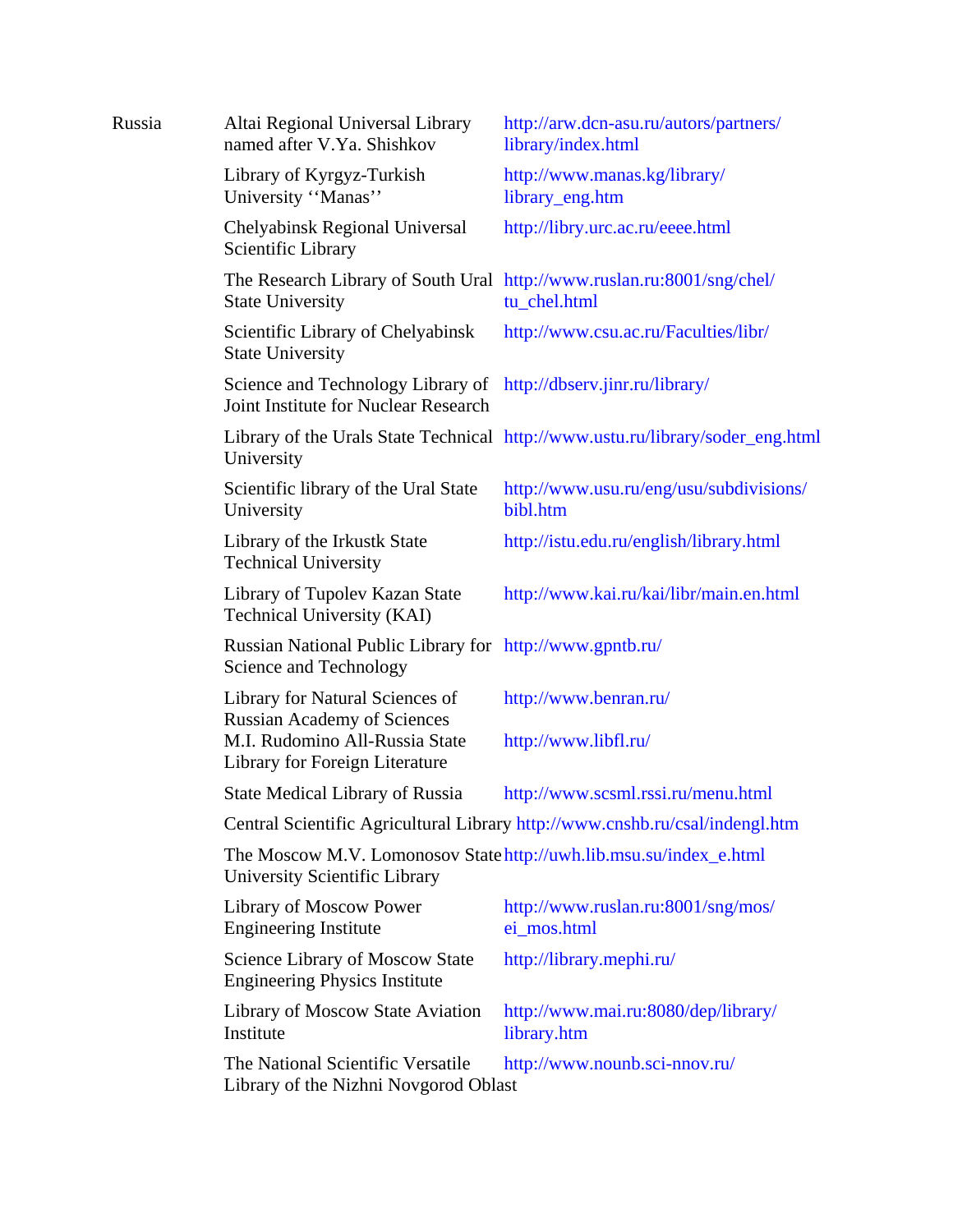| <b>Novosibirsk State Regional</b><br>Scientific Library                                                                                                           | http://rstlib.nsc.ru/old/index.html                        |
|-------------------------------------------------------------------------------------------------------------------------------------------------------------------|------------------------------------------------------------|
| State Public Scientific Technological http://www.spsl.nsc.ru/eng/<br>Library of the Siberian Branch of the<br><b>Russian Academy of Sciences</b><br>(SPSL SB RAS) |                                                            |
| <b>Branch of SPSL SB RAS</b>                                                                                                                                      | http://www.prometeus.nsc.ru:8080/eng/                      |
| Library of Perm State University                                                                                                                                  | http://www.psu.ru/english/library/index.html               |
| Regional University Library of<br><b>Rostov State University</b>                                                                                                  | http://www.rsu.ru/rsu/library.html                         |
| Zonal Scientific Library of Saratov<br>State University named after<br>N.G. Tschernyshevsky                                                                       | http://www.ssu.runnet.ru/english/bibl2_.htm                |
| Scientific Library of Tambov State<br><b>Technical University</b>                                                                                                 | http://www.tstu.ru/eng/tgtu/lib.htm                        |
| Scientific-Technological Library of<br><b>Tomsk Polytechnic University</b>                                                                                        | http://www.tpu.ru/TPU/Eng/book/<br>page100.html            |
| Scientific Library of Tomsk State<br>University                                                                                                                   | http://www.lib.tsu.ru:8100/win/English.htm                 |
| <b>Tver Regional Universal Research</b><br>Library named after A.M. Gorky                                                                                         | http://www.topl.tversu.ru/def_e.htm                        |
| Library of Bashkir State University                                                                                                                               | http://www.bashedu.ru/bibl/lib_e.htm                       |
| Library of Far Eastern State<br>University                                                                                                                        | http://www.dvgu.ru/eng/fesu/struct/<br>aux_org.htm#LIBRARY |
| Library of Vladivostok State<br>University of Economics                                                                                                           | http://www.vvsu.ru/LIBRARY/index.htm                       |
| The Scientific Library of Voronezh<br><b>State University</b>                                                                                                     | http://www.vsu.ru/eng1/faculties/znb/<br>znb.html          |
| <b>Byelorussian State University</b>                                                                                                                              | http://www.bsu.by/<br>main.asp?id1=12_and_id2=1201         |
| <b>Central Science Library</b>                                                                                                                                    | http://csl.bas-net.by/                                     |
| Centralized Library System Kievskaya http://www.cl.ru/                                                                                                            |                                                            |
| Chelyabinsk State University                                                                                                                                      | http://www.lib.csu.ru/                                     |
| Chizhevsky Regional Universal<br><b>Research Library</b>                                                                                                          | http://www.library.online.kr.ua/                           |
| Kharkiv National University                                                                                                                                       | http://www.univer.kharkov.ua/main/library/                 |
| Kharkiv State Scientific Korolenko<br>Library                                                                                                                     | http://korolenko.kharkov.com/                              |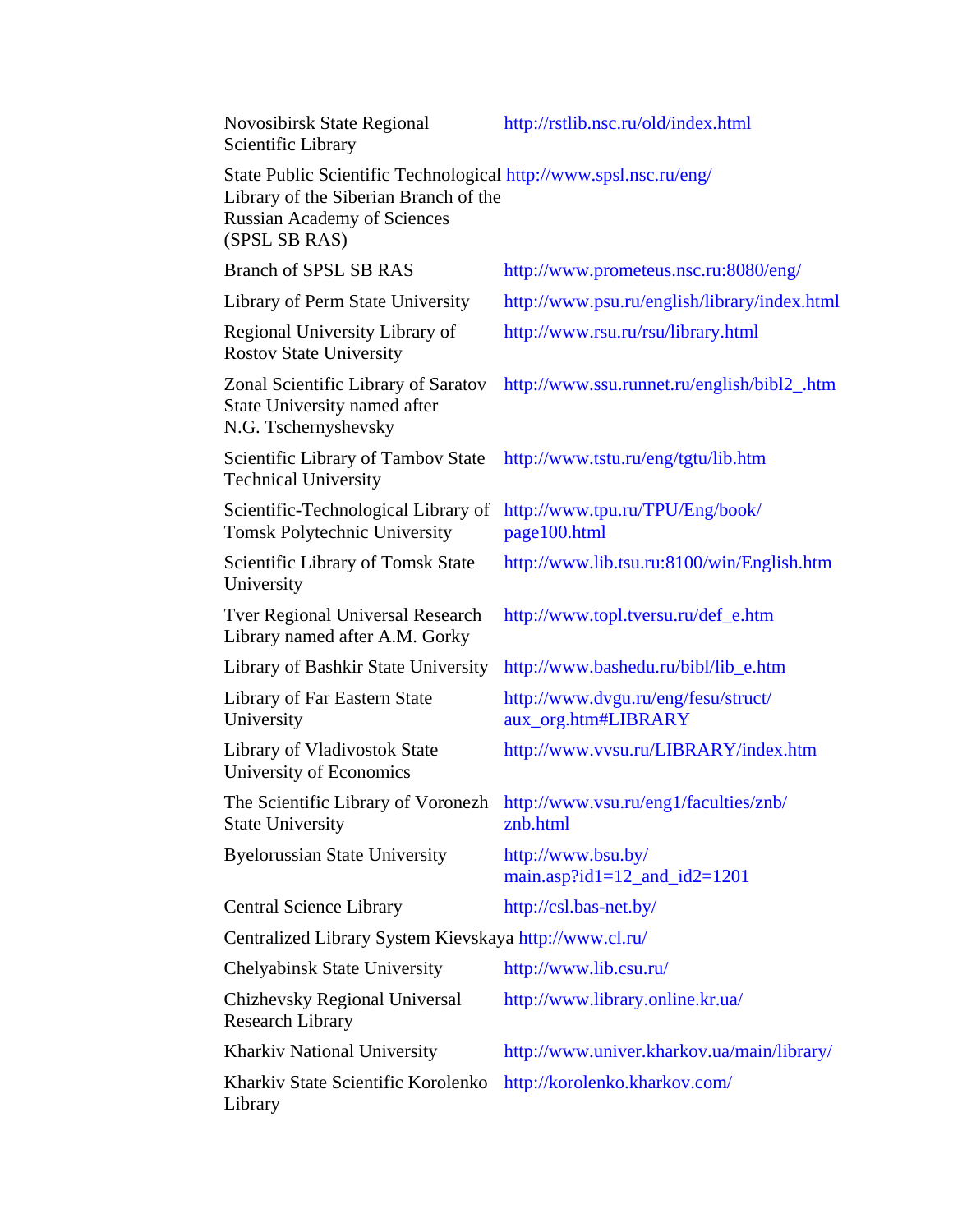| Lesya Ukrainka Public Library                                                                 | http://lucl.lucl.kiev.ua/                                          |
|-----------------------------------------------------------------------------------------------|--------------------------------------------------------------------|
| Library for Foreign Literature                                                                | http://www.libfl.ras.ru/                                           |
| <b>Moscow State University</b>                                                                | http://www.lib.msu.su/                                             |
| National Library of Belarus                                                                   | http://natlib.org.by/                                              |
| <b>Russian Academy of Sciences-</b>                                                           | http://www.benran.ru/                                              |
| <b>Library for Natural Sciences</b><br><b>Russian Academy of Sciences-</b><br>Siberian Branch | http://info.spsl.nsc.ru/                                           |
| Russian National Public Library for http://www.gpntb.ru/<br>Science and Technology            |                                                                    |
| <b>Russian State Library</b>                                                                  | http://www.rsl.ru/                                                 |
| <b>St. Petersburg State Technical</b><br>University                                           | http://www.unilib.neva.ru/                                         |
| St. Petersburg State University of<br><b>Economics and Finance</b>                            | http://www.finec.ru/PARTS/library.htm                              |
| South Ural State University                                                                   | http://www.lib.tu-chel.ac.ru/                                      |
| <b>State Public Historic Library</b>                                                          | http://www.shpl.ru/                                                |
| The National Library of Russia<br><b>Ukrainian Catholic University</b>                        | http://www.nlr.ru/<br>http://library.ucu.edu.ua/                   |
|                                                                                               | University of Kiev-Mohyla Academy http://www.ukma.kiev.ua/ukmalib/ |
| <b>Uzhgorod National University</b>                                                           | http://karpattour.narod.ru/lib1237.htm                             |
| Vernadsky National Library of Ukraine http://www.nbuv.gov.ua/                                 |                                                                    |
| Vinnitsa State Regional Universal<br>Scientific Library                                       | http://www.library.vinnitsa.com/                                   |
| United States University of Alabama Libraries                                                 | http://www.lib.ua.edu/                                             |
| University of Arizona                                                                         | http://dizzy.library.arizona.edu/                                  |
| Arizona State University Libraries                                                            | http://www.asu.edu/lib/                                            |
| <b>Auburn University</b>                                                                      | http://www.lib.auburn.edu/                                         |
| <b>Boston College</b>                                                                         | http://www.bc.edu/libraries/                                       |
| <b>Boston University</b>                                                                      | http://www.bu.edu/library/                                         |
| <b>Boston Public Library</b>                                                                  | http://www.bpl.org/                                                |
| <b>Brigham Young University</b>                                                               | http://www.lib.byu.edu/                                            |
| University of British Columbia                                                                | http://www.library.ubc.ca/                                         |
| <b>Brown University</b>                                                                       | http://www.brown.edu/Facilities/<br>University_Library/            |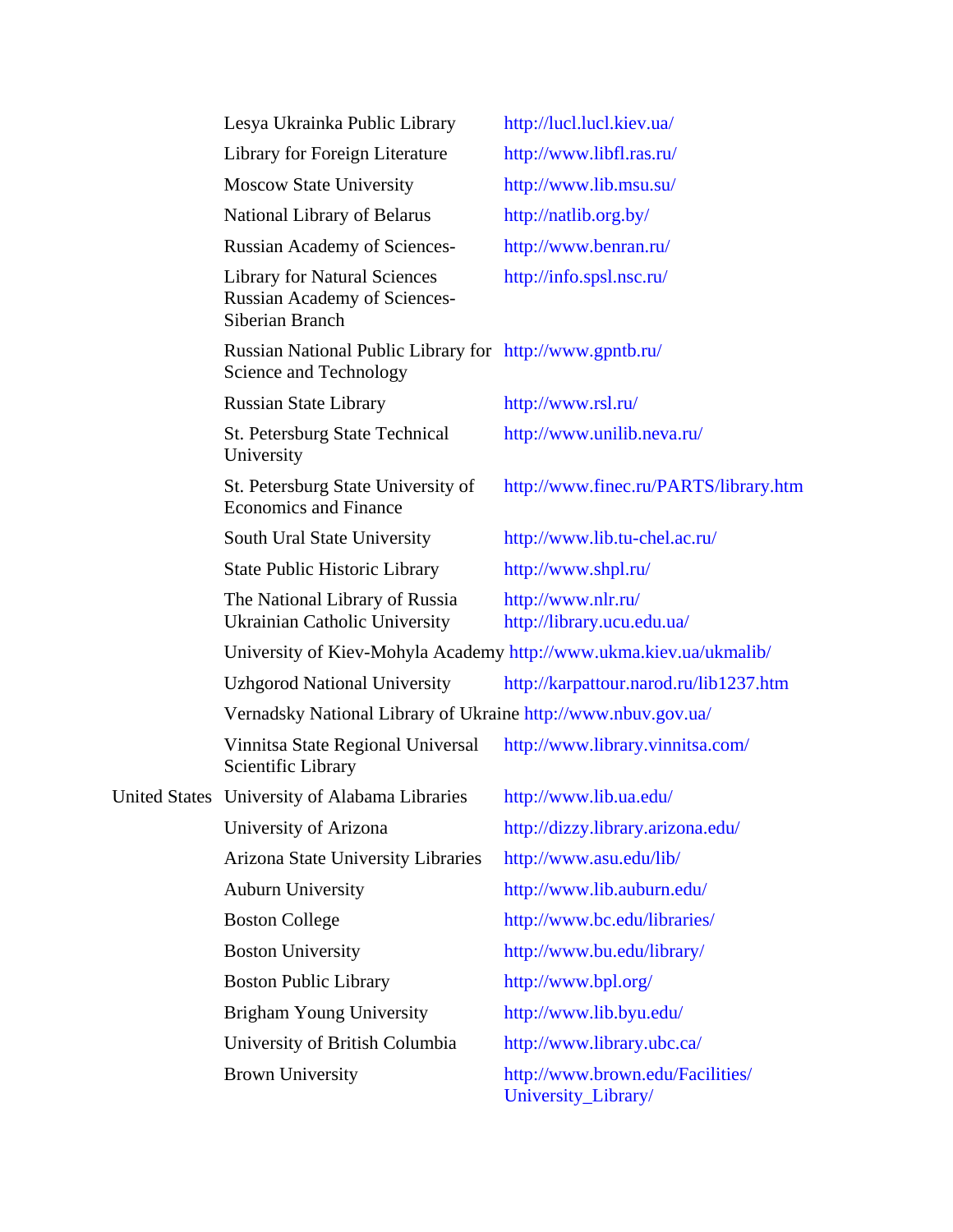| University of California-Berkeley                                   | http://infolib.berkeley.edu/                         |
|---------------------------------------------------------------------|------------------------------------------------------|
| University of California-Davis                                      | http://www.lib.ucdavis.edu/                          |
| University of California-Irvine                                     | http://www.lib.uci.edu/                              |
| University of California-Los Angeles http://www.library.ucla.edu/   |                                                      |
| University of California-Riverside                                  | http://library.ucr.edu/                              |
| University of California-San Diego                                  | http://www.ucsd.edu/libraries/                       |
| University of California-Santa Barbara http://www.library.ucsb.edu/ |                                                      |
| Case Western Reserve University                                     | http://www.cwru.edu/uclibraries.html                 |
| University of Chicago                                               | http://www.lib.uchicago.edu/e/index.html             |
| University of Cincinnati Libraries                                  | http://www.libraries.uc.edu/                         |
| University of Colorado                                              | http://www.colorado.edu/Academics/<br>Libraries.html |
| Colorado State University                                           | http://lib.colostate.edu/                            |
| Columbia University                                                 | http://www.columbia.edu/cu/lweb/                     |
| University of Connecticut                                           | http://www.lib.uconn.edu/                            |
| <b>Cornell University</b>                                           | http://campusgw.library.cornell.edu/                 |
| Dartmouth College                                                   | http://diglib.dartmouth.edu/                         |
| University of Delaware                                              | http://www.lib.udel.edu/                             |
| Duke University                                                     | http://www.lib.duke.edu/                             |
| <b>Emory University</b>                                             | http://www.emory.edu/LIBRARIES/                      |
| University of Florida                                               | http://www.uflib.ufl.edu/                            |
| Florida State University Libraries                                  | http://www.lib.fsu.edu/                              |
| Georgetown University                                               | http://gulib.lausun.georgetown.edu/                  |
| George Washington University                                        | http://www.gwu.edu/gelman/                           |
| University of Georgia                                               | http://scarlett.libs.uga.edu/                        |
| Georgia Institute of Technology                                     | http://www.library.gatech.edu/                       |
| Harvard University                                                  | http://lib.harvard.edu/                              |
| University of Hawaii                                                | http://libweb.hawaii.edu/uhmlib/index.htm            |
| University of Houston                                               | http://info.lib.uh.edu/                              |
| <b>Howard University Libraries</b>                                  | http://138.238.41.254/#_topFrame                     |
| University of Illinois-Chicago                                      | http://www.uic.edu/depts/lib/                        |
| University of Illinois-Urbana-<br>Champaign                         | http://www.library.uiuc.edu/                         |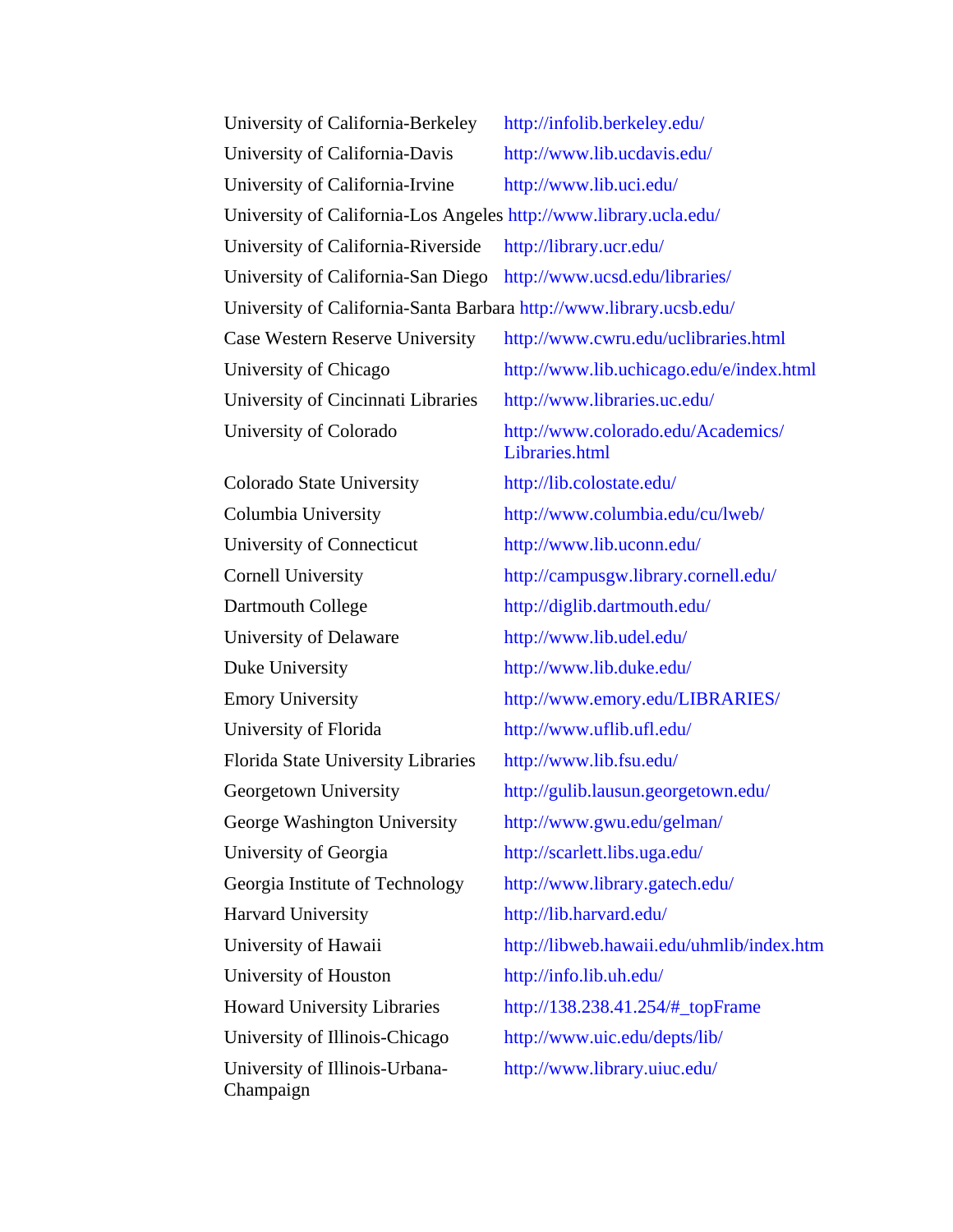| Indiana University              | http://www.libraries.iub.edu/                             |
|---------------------------------|-----------------------------------------------------------|
| University of Iowa              | http://www.lib.uiowa.edu/                                 |
| <b>Iowa State University</b>    | http://www.lib.iastate.edu/                               |
| Johns Hopkins University        | http://webapps.jhu.edu/jhuniverse/libraries/<br>index.cfm |
| University of Kansas            | http://www.lib.ku.edu/                                    |
| Kent State University Libraries | http://www.library.kent.edu/                              |
| University of Kentucky          | http://www.uky.edu/Libraries/                             |
| Louisiana State University      | http://www.lib.lsu.edu/                                   |

# **NOTES AND REFERENCES**

1. For example, James G. Neal, ''Copyright is Dead . . . Long Live Copyright.'' American Libraries 33 (11) (December 2002): 48–51.

2. Ibid., p. 48.

3. Pnina Shachaf, ''A Global Perspective on Library Association Codes of Ethics.'' Library and information Science Research 27 (December 2005): 513–533.

4. A search in LISA identified about 350 articles since 1977 on the topic. Of the other representative countries studied here, one was about Russia and one about Israel. To provide context, forty-five articles listed are from the U.K.; twenty-two from Australia; fifteen from Germany; thirteen from Japan; thirty-seven from a mix of Western European countries; seven from Eastern European countries (excluding Russia/USSR); five from India, four from Africa;

four from Canada; one from the United Arab Emirates; one from New Zealand; one from Malaysia; one from Iceland; and fourteen from a mix of countries discussing global issues.

5. Janice T. Pilch, ''Fair Use and Beyond: The Status of Copyright Limitations and Exceptions in the Commonwealth of Independent States,'' College and Research Libraries 65 (6) (November 2004):468–504.

6. Janice W. Holladay, ''Educators/Copyright: The Academic Librarians' Viewpoint,'' Journal of Chemical Information and Computer Sciences 22 (2) (May 1982): 78–81; Charles Martell, ''Copyright-One Year Later: A Symposium,'' The Journal of Academic Librarianship 5 (3) (July 1979): 124–131; Regina Shelton, ''Adaptation: A One-Year Survey of Reserve Photocopying,'' The Journal of Academic Librarianship 6 (2) (1980): 74–76.

7. Meredith Butler, ''Copyright and Reserve Books: What Libraries are Doing,'' College and Research Libraries News 39 (5) (May 1978): 125–129.

8. Kimberly Bonner, Kimberly B. Kelley, James S. McMichael, and Neal Pomea, ''Intellectual Property, Ownership and Digital Course Materials: A Study of Intellectual Property Policies at Two and Four Year Colleges and Universities,'' Portal: Libraries and the Academy 2 (2) (Apr 2002): 255–266.

9. Ibid., p. 264.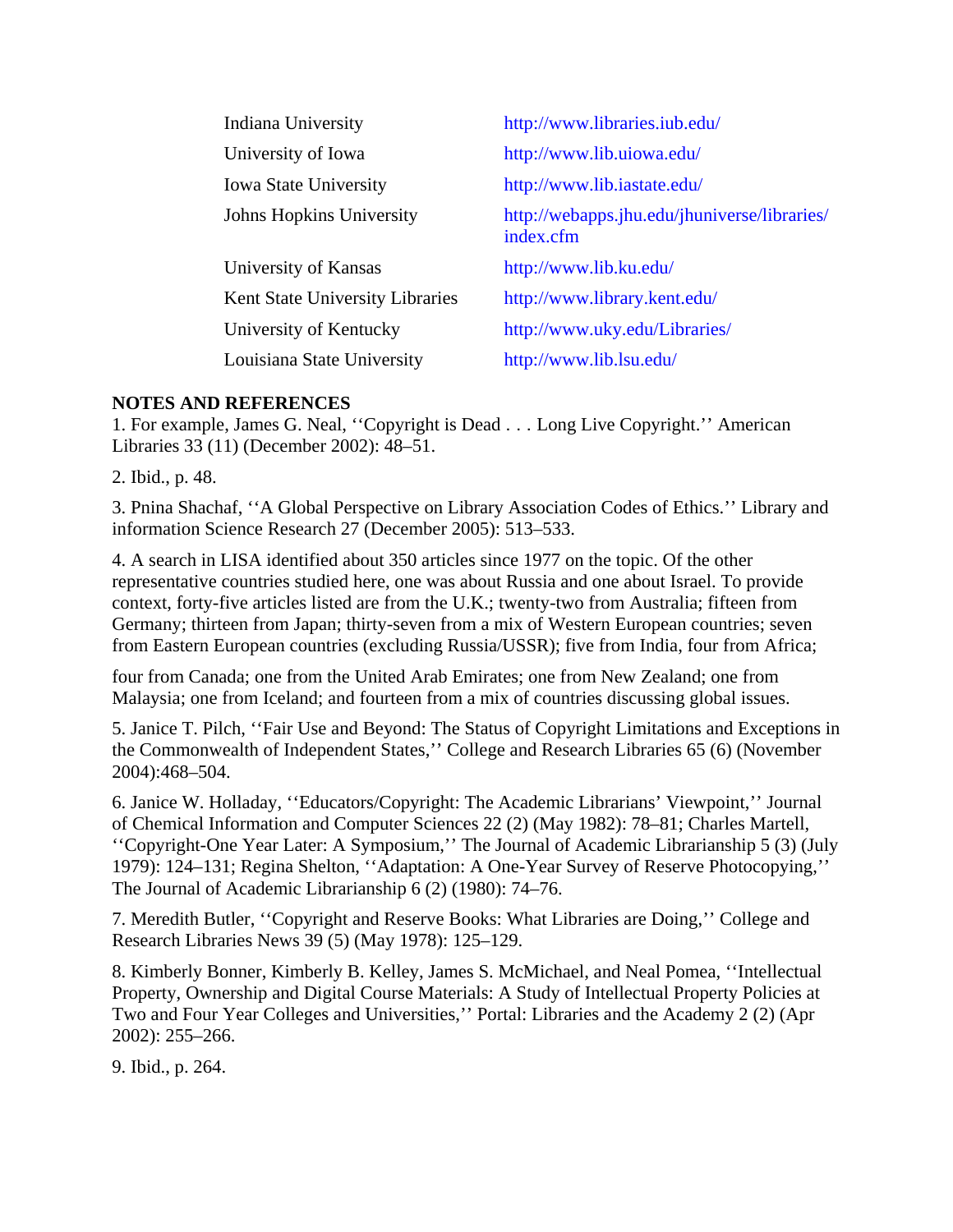10. Karen I. Wagner, ''Intellectual Property: Copyright Implications for Higher Education,'' The Journal of Academic Librarianship 24 (1) (January 1998): 11–19.

11. David B. Walch, ''The Circulation of Microcomputer Software in Academic Libraries and Copyright Implications,'' The Journal of Academic Librarianship 10 (5) (November 1984): 262– 266.

12. Donna L. Ferullo, ''Major Copyright Issues in Academic Libraries: Legal Implications of a Digital Environment,'' Journal of Library Administration 40 (1/2) (2004), p. 35.

13. Thomas H.P. Gould, Thomas A. Lipinski, and Elizabeth A. Buchanan, ''Copyright Procedures and the Deciphering of Fair Use in the Creation of Reserves at Major University Libraries,'' The Journal of Academic Librarianship 31 (3) (May 2005): 182–197.

14. Judy Anderson and Lynn DeMont, ''Treading Carefully Through the Murky Legalities of Electronic Reserves,'' Computers in Libraries 21 (6) (Jun 2001): 40–42, 44–45; Tanya Shkolnikov, ''To Link or Not to Link: How to Avoid Copyright Traps on the Internet,'' The Journal of Academic Librarianship 28 (3) (2002): 133–140; Pat Wilson, ''The Ins and Outs of Providing Electronic Reserves for Distance Learning Classes,'' The Journal of Library Administration 37 (3/4) (2002): 537–548; Richard Nollan, ''Campus Intellectual Property Policy Development.'' Reference Services Review 32 (1) (2004): 31–34.

15. Ibid.

16. Pilch, ''Fair Use and Beyond: The Status of Copyright Limitations and Exceptions in the Commonwealth of Independent States,'' p. 468–504.

17. Ibid., p. 493.

18. Debbie L. Rabina, "Copyright Protection in Israel: A Reality of being 'Pushed into the Corner,'" Information Research 6 (4) (2001). Available: http://informationr.net/ir/6- 4/paper110.html (November 2005).

19. Shachaf, ''A Global Perspective on Library Association Codes of Ethics,'' p. 526.

20. For review of clustering of countries see for example by Simcha Ronen and Oded ''Clustering Countries on Attitudinal Dimensions: A Review and Synthesis,'' Academy of Management Review (10) (1985): 435–454. They proposed the following eight clusters based on a review of all other existing clusters: Near Eastern, Nordic, Germanic, Anglo, Latin European, Latin American, Far Eastern, and Arab, as well as Independent that were proposed.

21. While Israel is in the Middle East, it cannot be treated as representative of Middle Eastern countries. However, it is clear that Israel is not an integral part of any of the other two clusters. This study treats Israel as an independent country in an unidentified cluster.

22. Internet Center for Corruption, Corruption Perception Index 2004. Available: http://www.transparency.org/cpi/2004/cpi2004.en.html#cpi2004 (November 2005).

23. Israel Center for Digital Information Services, Available: http://libnet.ac.il/~libnet/malmadisraelnet.htm (October 2005).

24. Regional University and Science Library Advanced Network in the North-West of Russia, available at http://www.ruslan.ru:8001/rus\_lib.html (October, 2005); LibWeb, Available at http://lists.webjunction.org/libweb/rus.html (October 2005).